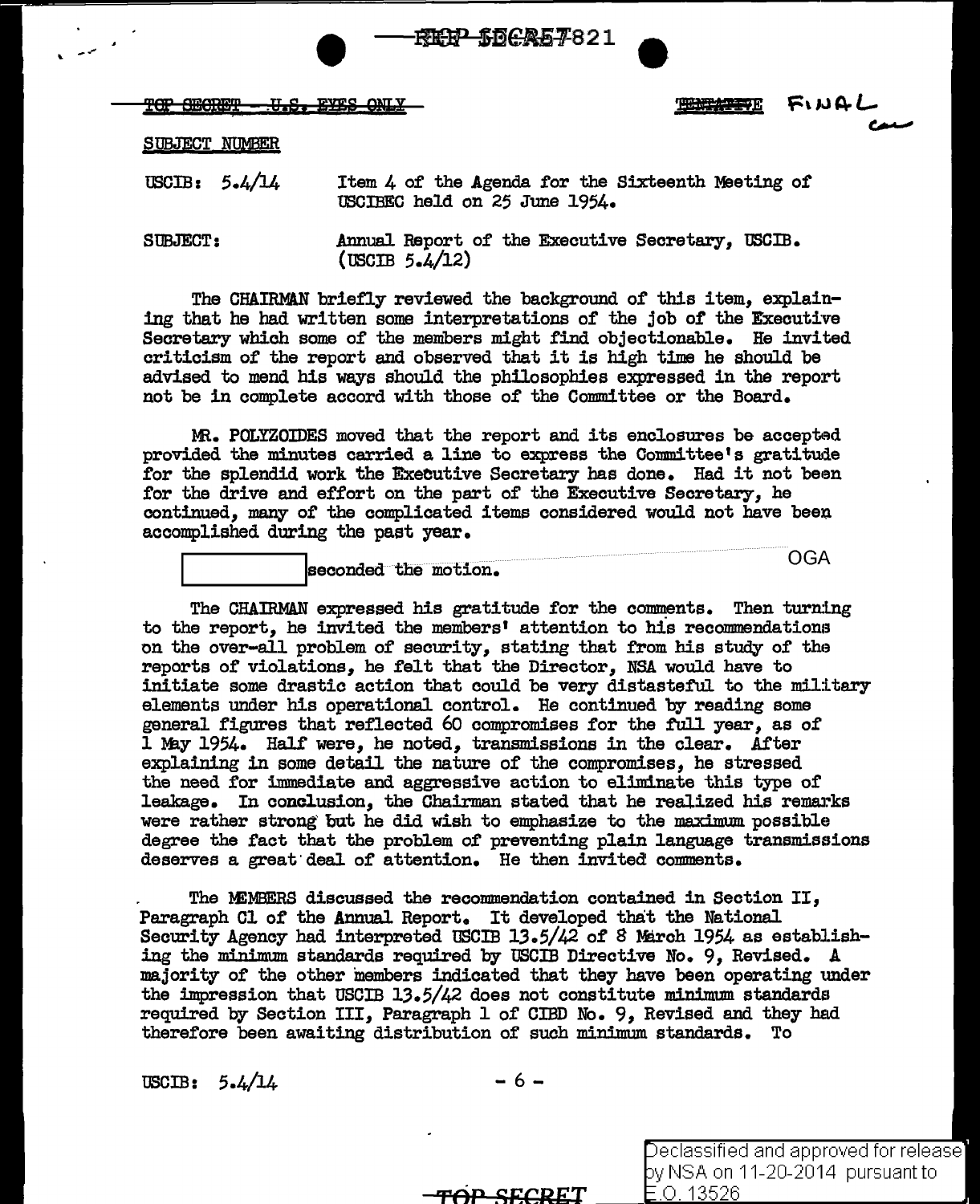## $\overline{\text{TOP}}$  SECRET = U.S. EYES ONLY

 $\sim$ 

## USCIB:  $5.4/14$

eliminate this misunderstanding the CHAIRMAN suggested and the Members agreed to notify the Executive Secretary, USCIB by Friday, 2 July 1954 of acceptance (or non-acceptance, with appropriate recommendations) of USCIB 13.5/42 dated 8 March 1954, as the minimum standards governing communications security systems, procedures, practices and training programs to be followed by all USCIB member organizations in the transmission of COMINT by electrical means,

**EFGP SFCRETA21** 

CAPTAIN AGNEW, making reference to Section II, Paragraph CJ of the report of the Executive Secretary, then stated that NSA would prefer to have the 16 August 1954 date changed so that I.SIB could be queried with regard to its ability to fully implement Appendix "B" by that date,

Following a brief discussion of the planning behind the recommenda-<br>tion of the 16 August 1954 target date plus the consensus of the members that categorization of COMINT should be expedited, it was agreed that the target date of 16 August 1954 should be accepted.

OGA

continued the discussion by pointing out that since Paragraph lb of Part II of the Intelligence Committee report had been written, new facts had intervened which changed the situation outlined therein. A revised statement, he added, would be submitted at a later date.

MR. CORRY of NSA informed the Members that the status report recommended in Paragraph C2 of Section II of the report of the Executive Secretary is being prepared and would be submitted in time for USCIB consideration at its September meeting.

In response to a statement by the NSA Member that bis Agency's .functions are only supervisory and that the Services are responsible for initiating action, if necessary, to improve the situation, the CHAIRMAN stated that his understanding and the basis of his action has been that the Director, National Security Agency is responsible for those elements under his operational or technical control. He read Paragraphs  $2e(4)$  and  $2g$  of NSCID No. 9 adding that 58 out of the 60 compromises under discussion had occurred in units under the operational or technical control of NSA,

The CHAIRMAN expressed his hope that no one felt that an effort had been made at this time to victimize anybody, as such is not the case. In the future prosecution of this program to reduce security compromises, he continued, it might well be necessary to discipline some commanding officers and, if so, it must be done. The discussion concluded with acceptance of the report of the Executive Secretary.

 $\text{USCIB:} \quad 5.4/14 \quad -7 -$ 

NACH S

<del>TOP SECRE</del>T